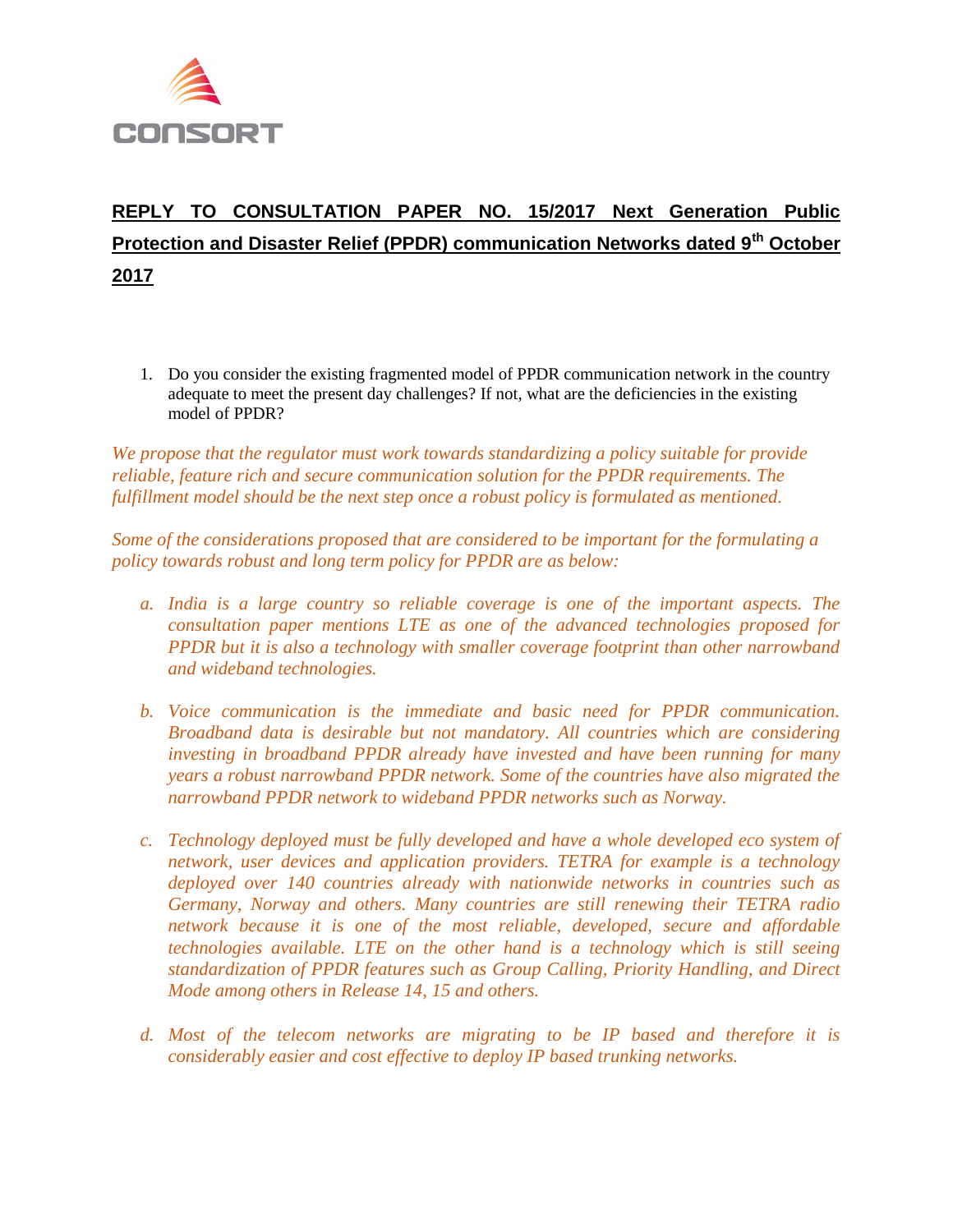

*It is proposed that the policy should consider the following aspects –*

- *Frequency of operation*
- *Technology (Narrowband / Wideband)*
- *Coverage requirements (Urban / Rural)*
- *Capacity*
- *Features and functionalities*
- *Interoperability of different users*
- *Availability of multiple devices*
- 2. In the various models described in para 2.11, 2.1 in your opinion which of the model (dedicated, commercial, hybrid) will be more suitable for Indian conditions? or Is there any other alternate model which would be more suitable for Indian telecom environment? Please provide rationale for the suggested model.
- 3. Should PSUs be earmarked for providing nationwide broadband PPDR communication network? Please justify your answer.

*It is our proposal that no decision should be taken for PSU to implement a PPDR communication network nationwide. Firstly, the policy toward PPDR should be formulated and only then on the basis of technology to be deployed, timescales, requirement of users , within the framework of the policy, should a decision be taken for a PSU or other agency to implement such a network.*

4. Will it be technically feasible and beneficial to permit PPDR trunking service roaming on public telecom networks? If yes, what challenges do you foresee in implementation of such an arrangement? Please justify your answer.

*Narrowband, Wideband or Broadband PPDR trunking services are being proposed and trailed in various countries to be provided over a public telecom network. However, the most important attribute being of a very large coverage requirement, it is found that performance of such trunking service may not be successful. However, trunking services over public telecom network may be used for non-mission critical requirements such as logistics, facility management among others.*

5. Can frequency bands be identified exclusively for public protection and disaster relief? What are the candidate bands for PPDR operations in India?

*700-800 Mhz bands are considered to be the most probable bands for deployment of such a network.*

6. If wideband/broadband PPDR is to be implemented in India, what quantum of spectrum will be needed for such solution for PPDR?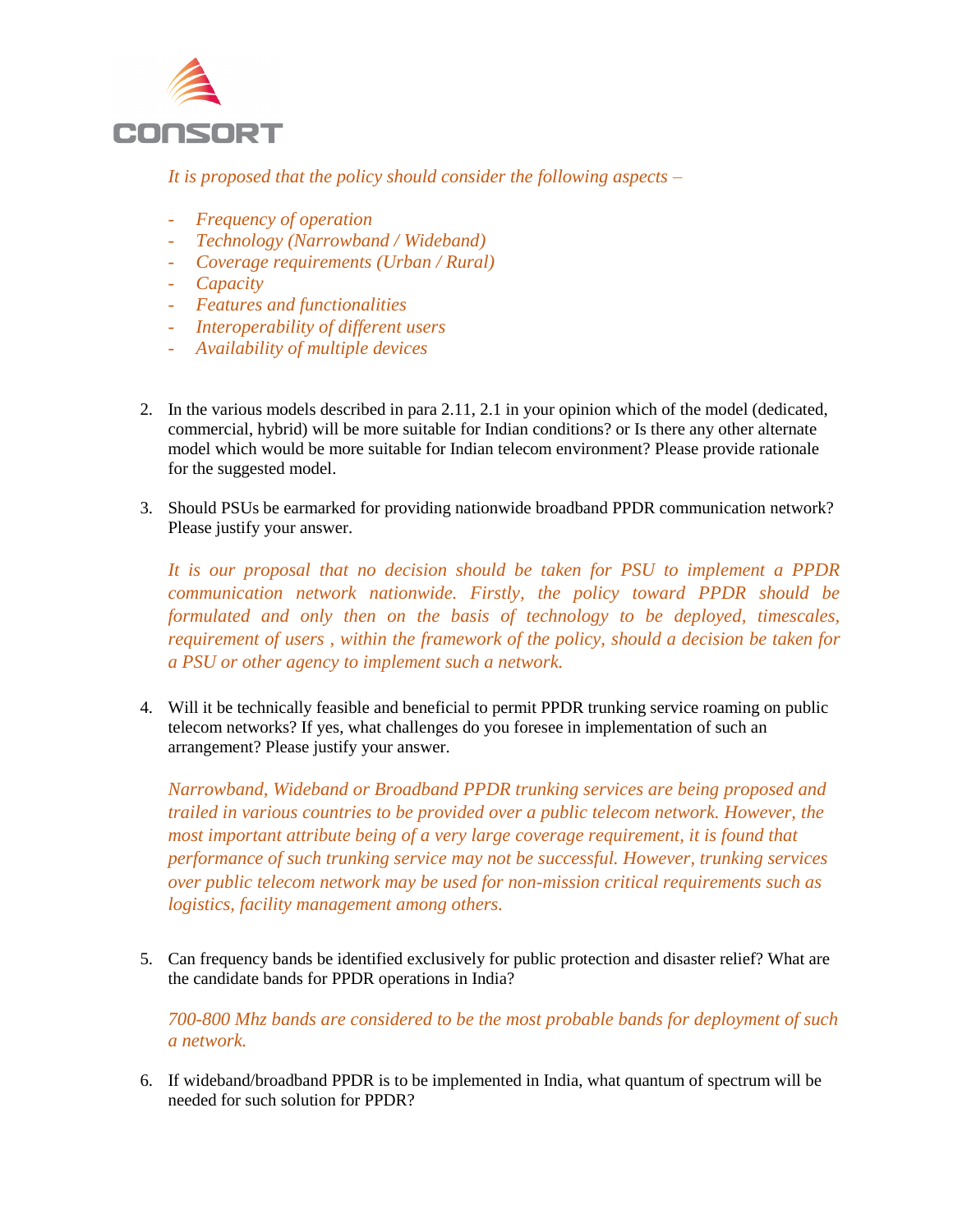

*The consultation paper is correct in determining the requirements of wideband and broadband PPDR requirements. Wideband PPDR such as TETRA require 50 Khz onwards for TEDS services while LTE requires minimum of 1.4 Mhz but realistically 10 Mhz.*

7. Do you suggest any other workable option that can be adopted?

*It is proposed that the PPDR network roll out should be done in three phases.*





*Phase 2 – Integration to Commercial / Public Broadband network*

*The proposed solution provides integration between TETRA and LTE Networks in a very simple and efficient manner without compromising the flexibility and features of both networks. One of the key benefits of this solution is that the integrated solution is agnostic to vendor of LTE Network or LTE Subscriber devices. Customer has full choice to choose their own supplier of LTE Network and subscriber devices*

*Phase 3 – Deployment of private dedicated Broadband PPDR trunking network.*